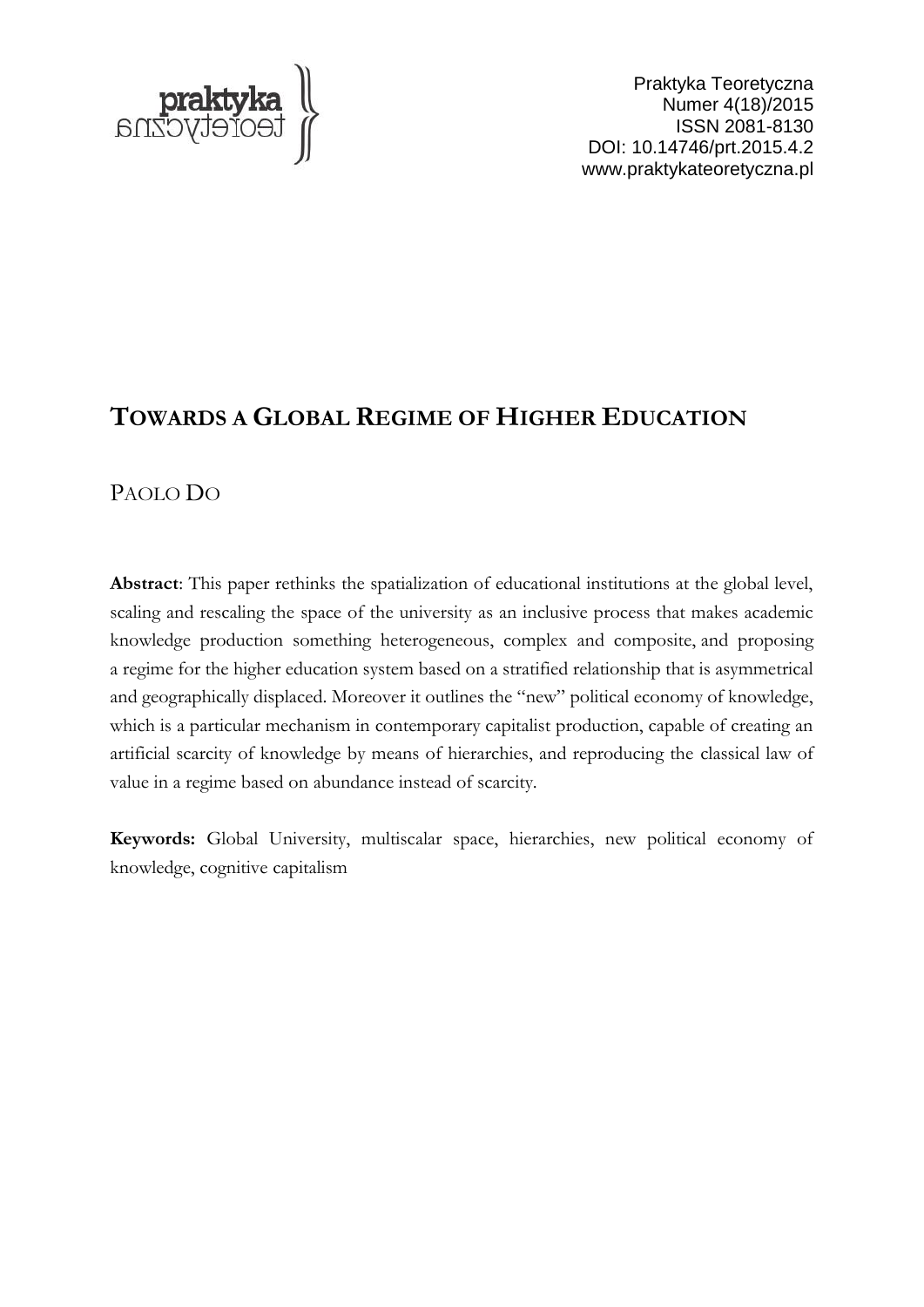I

The transformation of higher education and its institutions is increasingly related to social differentiation, bringing and multiplying, rather than mitigating, hierarchies and differences in the global space. This creates a jagged entanglement of regions, multiplication of borders, frontiers of capital, global cities and zones of interaction that continuously overlap, struggle and coexist one with the other.

Therefore, to think about higher education nowadays we have to place the research in a less stale articulation of focal points that express a multiplication of powers and entangling of spaces within a heterogeneous temporal dimension. While the classical distinction between centre/periphery has been eroded, we are living in an original horizon in which the hierarchies of the past are dislocated to assume new forms. From this perspective, the former divisions have not disappeared nor have they been annulled; rather they are redefined and maintained in a new framework: the classical divides have morphed into a multiplication of centres and been displaced into a fragmented geography of asymmetrical relations.

These changes we are experiencing require a new logic and methodological resources to examine the global space beyond the classic dichotomies of modernity: the West/East, North/South, tradition/modernity or the opposite identities that are first of all historical and political. Methodologically, I propose to rethink the space of higher education at the global level through the deconstructive approach of Naoki Sakai, which I find a useful tool for dislocating the notion of the West. According to him, the concept of the West cannot refer to a specific geographical definition but refers to something historical and having to do with hegemony and power relationships that are never given once and for all (Sakai 1997). In the same vein, C. J. W.-L. Wee argued that economic and political power has shifted away from a geographical location called the "West" to a less identifiable position in the "globe" (Wee 2007). Following this analysis, it is possible to describe the dispersal of the "West" into the "globe". The West, considered as a power relationship, is not homogeneous but is a composition of many variables, none of them remaining constant in time or space. The notion of the West "can never be a unity: it is a composite or assemblage of disparate contexts" (Sakai 2000). This approach shifts our attention from the binary contraposition to multiple dislocations. The global scale, rather than designating a bounded physical territory, expresses the gradient and the vertical positions of subjects-in-relation: in this context, I propose the spatialization of the global regime of the higher education system as a hierarchical relationship that is asymmetrical and geographically displaced.

Another distinctive feature comes from the methodology proposed by Kuan Hsing Chen (2010). This author, echoing the research of Ashis Nandy on Indian modernity, suggests that we consider the West as bits and fragments that intervene in local social formations in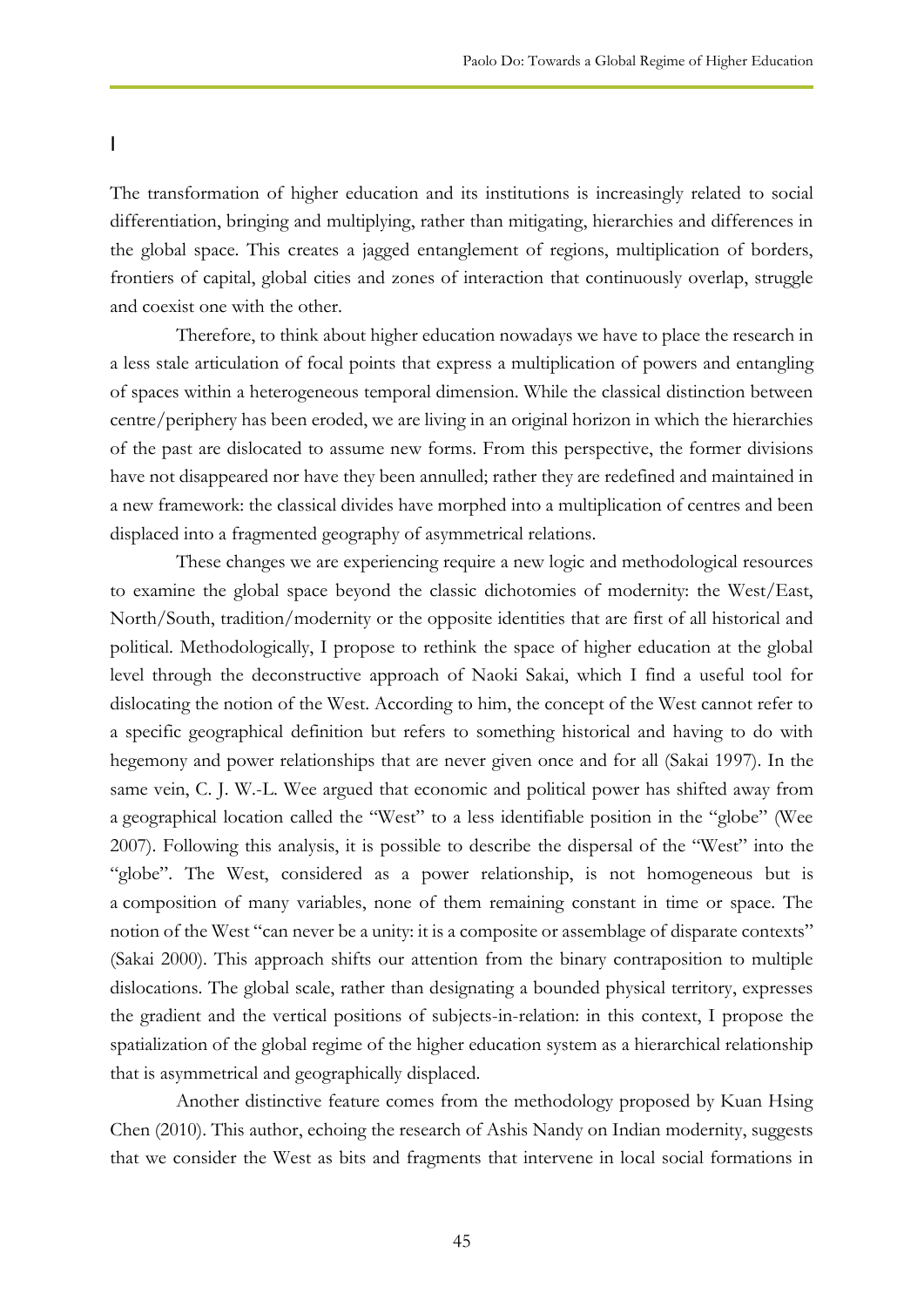a systematic, but never totalizing, way: thus the local formation of modernity carries essential elements of the West, but does not fully envelop it.

Having once recognized the West as consisting of fragments internal to the local, it is possible to rethink the global space in the form of fragmented pieces, its North having entered the same history as the South, with each becoming a part of the other, but not in a linear manner. Following this strategy advanced by Kuan Hsing Chen, the North and the South, as well as the East and the West, are not united or uniform. The approach suggests that instead of being opposed, the same relationship is constituted by "bits and fragments" as variables with which to observe – from a non-European/Eurocentric point of view – the political definition of knowledge production through its spatiality.

Nonetheless, this articulation of fragments and bits in a heterogeneous space risks appearing as a sort of enigmatic space or subject; quite the contrary, at the instant when this displacement emerges we can discern a new set of power relations shaping a different image of the global territories. In this sense, it is worth considering the words of Stuart Hall:

"Colonization [...] had to be understood then, and certainly can only be understood now, in terms, not only of the vertical relation between colonizer and colonized, but also in terms of how these and other forms of power-relations were always displaced and decentred by another set of vectors" (Hall 1996, 250).

Starting from this evocative reflection on power-relations, it is possible to explore the global space of higher education through a relatively new "geopolitical dispositive" of knowledge production that is the Regional Hub of Education (RHE), which is profoundly changing the landscape of higher education in the regions of Asia and the Middle East, as well as at the global level. The Regional Hub of Education and the public policies devoted to its establishment have flourished in a period of no more than ten years, grounding the liberalization and deregulation of educational services promoted by the WTO and the edu-GATS agreements (Knight 2002, 2006; OECD 2007; Mazzarol & Hosie 1996; OECD 2003, 2006, 2010). This process is distinguished by the emergence of new polarities that are influencing the global geography of knowledge production (Chan & Ng-Pak 2008). They are an articulated set of vectors able to decentralize and to displace, both spatially and temporally, relationships of dependence and its asymmetries rooted in the global space.

According to Sajitha Bashir, current literature defines the RHE as an economic dispositive based on "exporting higher education services by recruiting overseas students" (Bashir 2007). Today in Asia examples of this kind of hub are the city-states of Singapore and Hong Kong, while at the same time Malaysia is orienting its policies in this direction (Down 2009). The RHE is a crossroads, a contact zone, an articulated set of vectors able to decentralize and displace, both geographically and temporally, relationships of dependence and its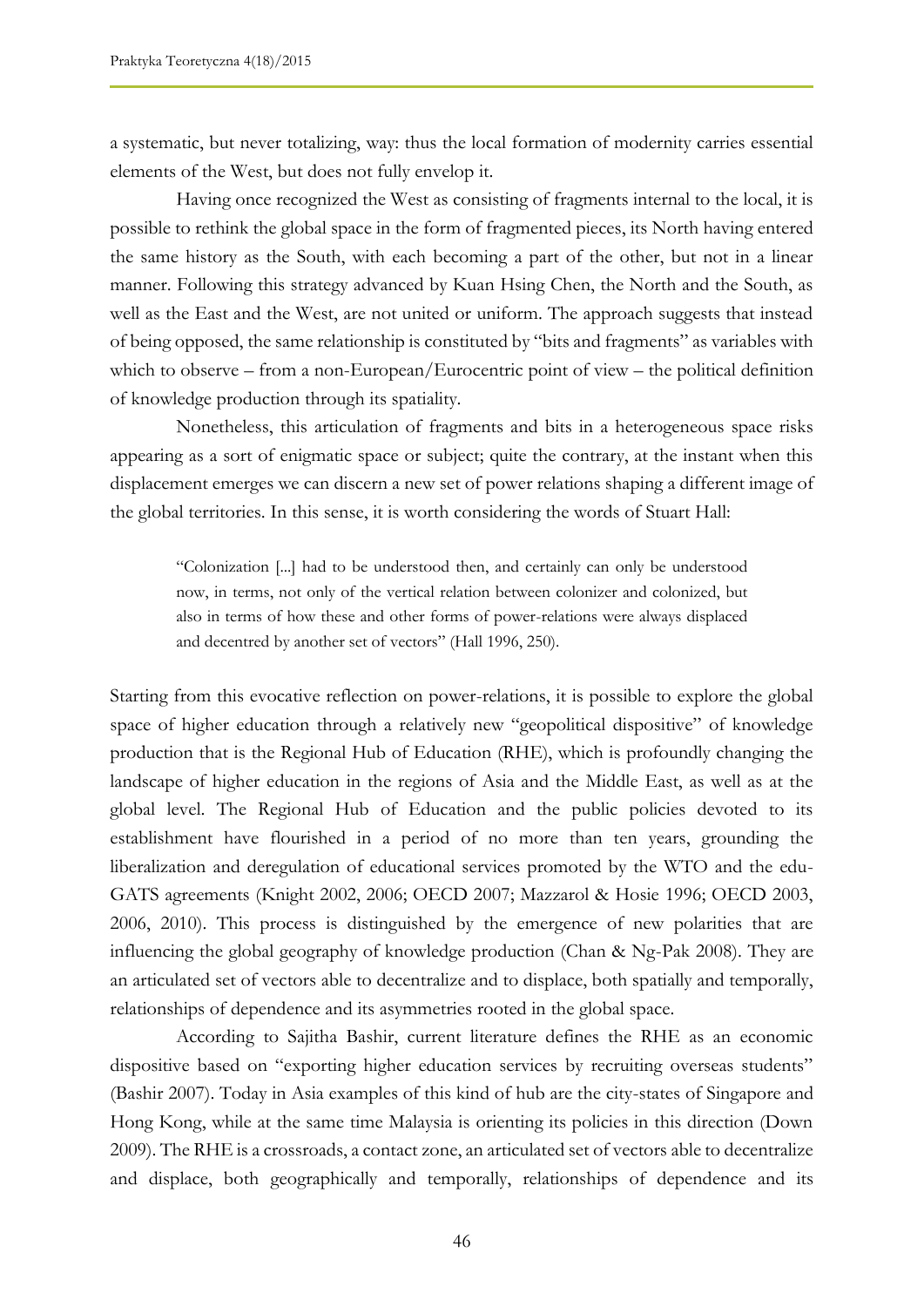asymmetries, relations of power rooted in the colonial system of dependence. The RHE produces new forms of socioeconomic stratification, a regional differentiation through globalization of knowledge production. Within the growing intra-regional mobility of the global workforce, the global regime of higher education emerges as a powerful dispositive of "postcolonial differentiation", namely the stratification and hierarchy of a skilled workforce within the global labour market. In this original and powerful management of the increasingly qualified workforce, the classic colonial divide has morphed into a multiplication of centres and been displaced into a fragmented geography of asymmetrical relations managed through knowledge production.

Nowadays higher education and its internationalization form an important dispositive to reconfigure and manage the complex displacement of centre/periphery, having the same force, or even more, as those of gender and race in the cartography of the present, wherein knowledge production becomes spatially dispersed and globally integrated. Knowledge, geographically embedded, defines the order of the current post-colonial space, while the global university is a device that articulates this heterogeneity by managing hierarchies, segmentation and the imbalances of the population and the global workforce.

Regarding the issue of the language medium of instruction, the so-called Global English and its use in the universities reveals the emergence of new socioeconomic stratifications. It does this through education and knowledge production that have come to constitute a powerful biopolitical dispositive assuming control and governance of populations on a global scale, redefining in an original way the colonial relations of the past and its asymmetries. In the words of Angel Lin:

"The English-dominant education system seems to have produced an elite bilingual social group whose cultural identities are constructed through their successful investments in an English-medium education, a mastery of the English language and their familiarity with and membership in English-based modern professional institutions (e.g. the various English-based professional associations of accountants, lawyers, doctors and engineers, and English- mediated professional accreditation mechanisms). At the same time, alongside the production of these English-oriented successful modern professional, cosmopolitan subjectivities, the English-dominant education system also seems to be producing another much larger group of subalterns, whose own understanding of themselves and their future life trajectories are greatly delimited by a neocolonial, complex capitalist modern regime of culture that seems to have almost stripped them of any possibility of constructing a valuable, legitimate, successful self with other non-English-based cultural resources" (Lin 2005, 51).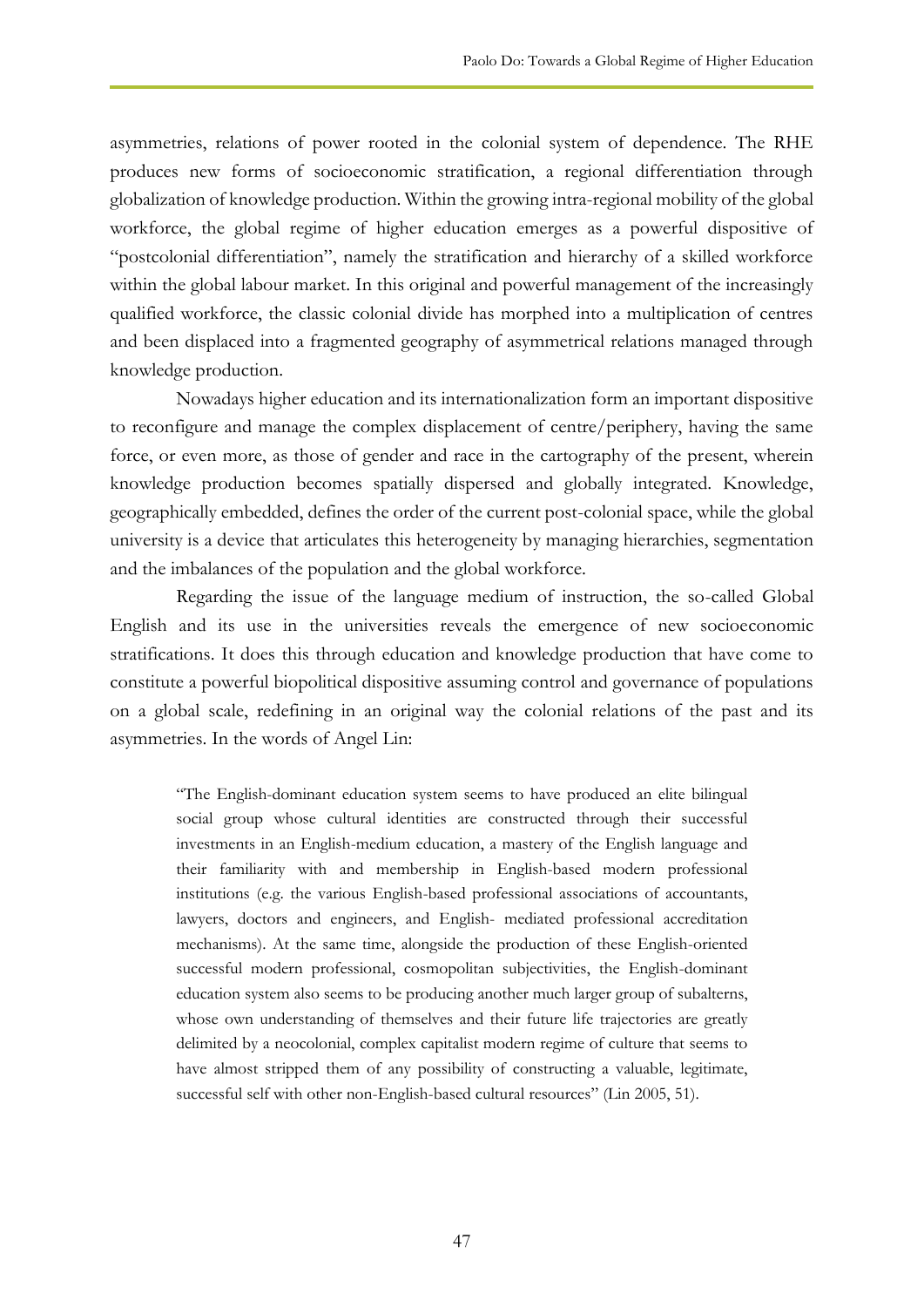II

For many the label "global university" means nothing except a growing global conformity in knowledge production and the imperatives delivered to institutions of higher education, borne out by the inevitable "time-space compression" entailed in neoliberal capitalism (de Barry 2010). This understanding of the global university as a gradual homogenization of historical and social differences, a progressive cultural "convergence", describes the changes in higher education in non-Western countries as a kind of *transition* from an "inadequate" national educational system towards another "more advanced" one. The same process is described as driven by an idea of modernization through different historical stages of development that considers the Anglo-Saxon and European stage to be the final and ultimate step. This "convergence" approach draws to a great extent on contemporary literature that attempts to describe the changes in countries like China, Brazil, India and BRICS in general, understanding educational changes as synonymous with "westernization", while the meaning of modernity is nothing more than "Americanization" or "Europeanization" (de Barry 2010). The changes to knowledge are seen through the lens of its "corporatization", while the achievement of the "university of excellence" is associated with the American or the Anglo-Saxon model: the "best way" to standardize university and to homogenize cultures as a result of globalization (QiLi 2010).

This kind of approach explains the current changes as results of a progressive and tendential reduction of differences towards some uniform level and requires, first of all, an internal logic to account for this trend as an endogenous reference to capitalistic valorization (for a critique of the comparative studies approach see Krishnaswamy & Hawley 2008; Sanyal 2007; Shavit et al. 2007; Bravo 2001). Moreover, the same ratio assumes a successive approximation towards a unique, "universal" and well-defined model embodied by one (or more) societies involved in the process: in the case of higher education, the Anglo-Saxon and American societies. Thus, the university systems of different countries are often defined simply and exclusively in terms of the elements similar and comparable to the "gold standard" of "the West", this latter considered the basis on which to compare any changes and metamorphoses worldwide.

Several analyses of the transformation of higher education in Asia, Africa or Eastern Europe by international agencies such as WES (World Education Service), IAO (International Association of Universities), UNESCO (United Nations Educational, Scientific and Cultural Organization), and World Bank among others assume, implicitly or explicitly, the model of knowledge production of the West both as an instrument of measurement and a point of reference: in other words it is a sort of ideal-type that relegates the necessary differences into *a posteriori* speculation, based on deviations from defined patterns. The expressions "battle for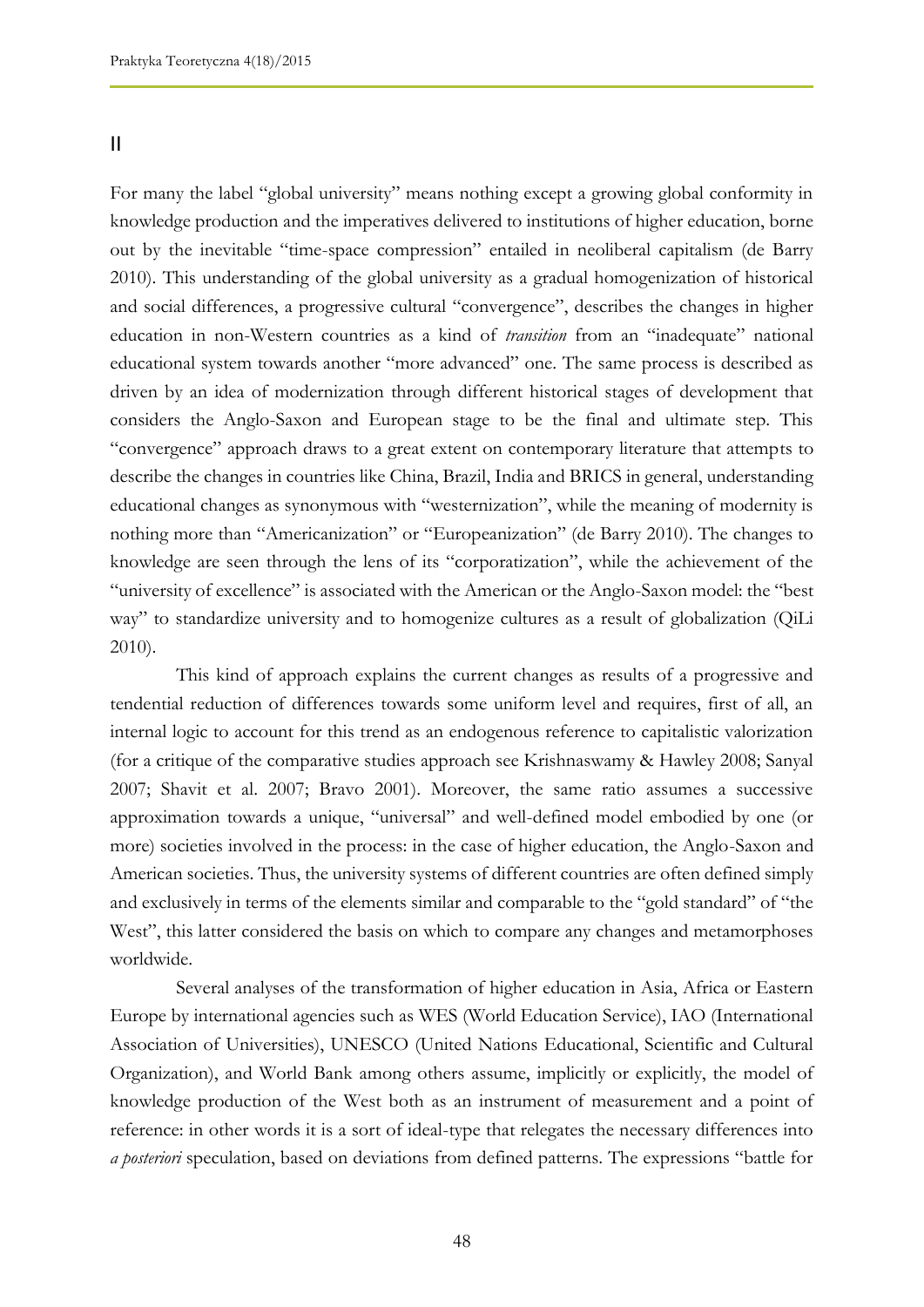excellence" (Enserink 2007), "positional arms race" (Winston 2000), and "reputation race" describe the extent to which a given university is close to, far away from or catching up with the Western standard. Using the "one-size-fits-all" benchmark, with which one evaluates academic excellence by using the global university ranking, the institutions of higher education are primarily ranked according to how far they deviate from the "best"; that is, the extent to which universities are at variance with Harvard (Ellen 2011).

I propose another point of view and other categories for the current globalization beyond the classic homogeneous areas, as well as beyond the European and American university system, towards the multiscalarity of the global university. With this notion, I want to refer to the ordering of sociospatial units within multiple hierarchies of power, whereby the scale organization of a university lies in the vertical differentiation and redifferentiation of social relations. The contemporary spatial transformations of knowledge production have not generated a unidirectional process of globalization, decentralization, regionalization, or localization in which a single scale –be it global, regional or local – is replacing the national scale as the primary level of political and economic coordination (Brenner 2011). Indeed, what is emerging is a set of interactions irreducible to the mirroring identity of the West and the East, as well as of Europe and Asia, which are produced between non-localizable connections, actions at a distance, systems of replay, resonances and echoes, 'objective chances, signs, signals and roles which transcend spatial locations and temporal successions' (Deleuze 2004). These emerging interactions and articulations constitute what I call the global university: an *inclusive process* that makes academic knowledge production something heterogeneous, complex and composite – characterized by actors different and hybrid, private and public, institutional and non-institutional. The global university is a point of discontinuity with academic institutions both of the past and present; it is a point of spatial multiplicity in the midst of the transformation of educational policies by which it is possible to identify the participation of newly emerging actors of academic knowledge production, new players within a different logic at both regional and transnational levels, assembled in a non-linear manner at times, and in correspondence with frictions, conflicts and contradictions. The global university is characterized by the presence of private corporations and multinationals, transnational and national agencies intertwined in an original relation where institutions such as the WTO and the GATS have been agitating for the liberalization of services, in addition to agencies like UNESCO and the World Bank, and have become increasingly important for managing the mobility of scholars, students and curricula in a new interdependent and conflictual network.

The global university is a multifaceted spectrum characterized by heterogeneous subjects with positions, forces and different roles that are mutually interdependent. It is possible to observe different drivers to which correspond notable players and actions that meet, clash and are assembled to shape current knowledge production. The globalization of higher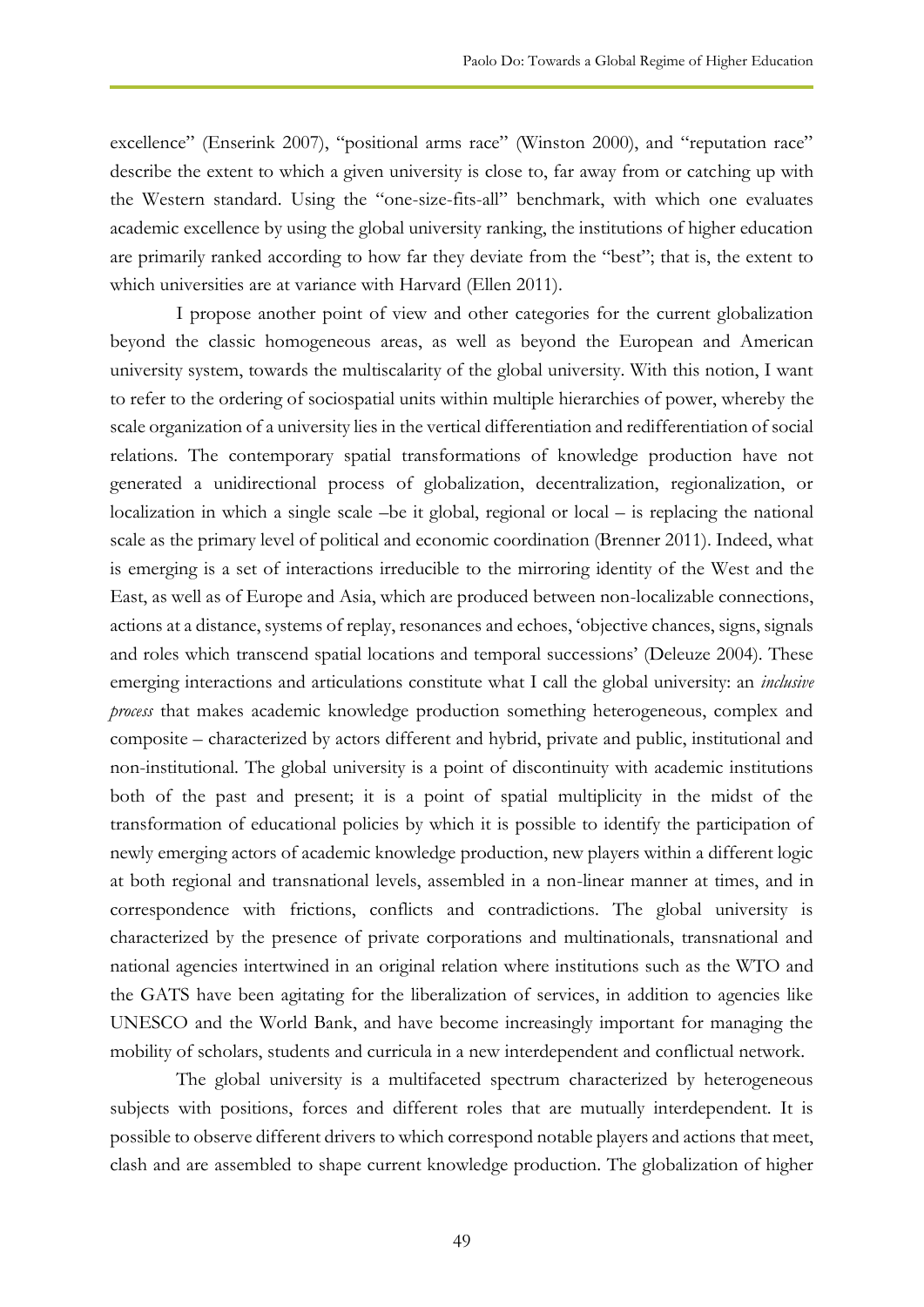education is a composite weaving of relational, cognitive resources (access to data, citation analysis and scientometrics, information from global ranking and branding) and cooperative networks which includes not only the physics of its spatial dimension, but also the connectivity and interconnection between different institutions, corporate agencies, public and private players and services (Olds 2007, 2010). This original educational institution also includes "temporal" assets: links and networks that are not permanent but transitory, partial and capable of being continuously updated (Bologna 2010). We can clearly observe this in the geography drawn by the increasing *short-term* mobility of students, involving several institutions of several countries at the same time (Teichler 2007) of which the "joint degree program" and "dual or double degree program" are perhaps its most distinctive elements. At the same time, the *longterm* mobility of students is taking original paths and finding new destinations, so that an original geography of knowledge production is rapidly emerging: new players in Asia and the Middle East have entered the global education market with declared ambitions to compete with the US, the UK, New Zealand and Australia. In this new scenario, instead of the disappearance of boundaries, knowledge production at the global level is experiencing a multiplication of borders, which are increasingly dynamic and flexible: they have become mobile despite not losing their control over specific and determined places.

The global university is characterized by continuous overlapping and differentiations, assemblages and combinations, with influences in the distance and effects within the knowledge production deployed in a diffuse environment, instead of being confined to the narrow boundaries of the educational institutions. Within the mutual interaction of different players at the national, regional and global scale, the "ivory tower" has been transformed from an isolated place to an articulated and complex system: a constellation or archipelago of different actors, technologies and devices.

#### III

The current transformation of the university and knowledge production brings about space beyond the classical polarization and dichotomies of modernity: the West/East or North/South rather than national/global; the first, second and third world or the opposite identities that are first of all historical and political. The global space we are living in has shifted from the classical idea of unity and space/time homogeneity – an inherent feature of the Western nation-state and its historiography that considers "time" and "space" smooth, empty and homogeneous areas preserving a rigid sameness – to a multiplication of powers and entangling of spaces within a heterogeneous temporal dimension (Chakrabarty 2008).

The multiscalar space of the global university is constituted by different zones of relative and absolute surplus value, real and formal subsumption, frictions, imbalance, and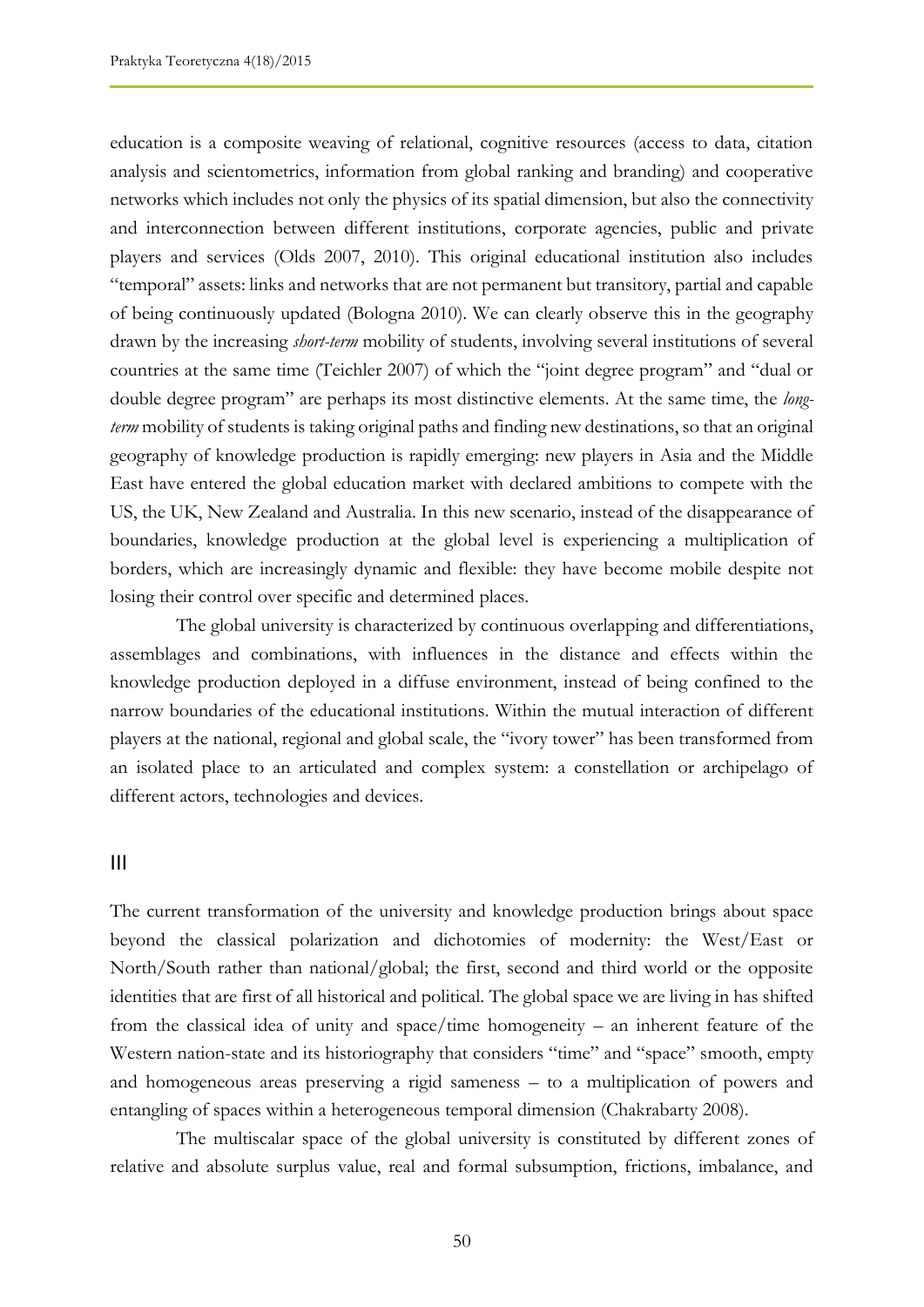a new form of exploitation and hierarchies. Far from being characterized by homogeneity, it is deeply heterogeneous. It is in this way that capital itself, affirming its command, works through the articulation and assemblage of multiple determinations that are not reducible to any single logic (Collier & Ong 2008). Its temporality is emergent, which means that it does not always involve new forms, but rather methods that are shifting, in formation, or at stake. Through these different spaces and times it is possible to perceive what Aihwa Ong defines as *postdevelopmentalism*:

"a more dispersed strategy that does not treat the national territory as a uniform political space. Market driven logic induces the coordination of political policies with the corporate interests, so that developmental decisions favour the fragmentation of the national space into various non-contiguous zones, and promote the differential regulation of a population who can be connected to or disconnected from global circuits of capital" (Ong 2006, 77).

So far, the assemblage implies heterogeneity, a contingent and unstable temporality of surfacing, whereas global refers to an inherent and seamless tension. This concept is useful for framing economic processes situated in different spaces and times: a dispersed strategy that does not treat a territory or a region as a uniform political space, while the fragmentation of the national space into various non-contiguous zones promotes the differential regulation of a population that can be connected to or disconnected from the global circuits of capital.

One approach to understanding the increasing heterogeneity and multidimensionality of the global space is the category of cognitive capitalism, elaborated in the mid-90s by the journals *Multitude* in France and *Posse* in Italy, which unfold a sort of *exposition universelle* of the different labour regimes that characterize the current neoliberal capitalism<sup>1</sup>. Carlo Vercellone stressed the centrality of knowledge to the long-term dynamics of capital, identifying a periodization composed of three stages of the capitalist division of labour and the role of knowledge. The first was the stage of formal subsumption, comprising the period between the beginning of the sixteenth and the end of the eighteenth century, characterized by the centrality of manufacturing, based on the models of production of the putting-out system, the supremacy of craftsmen's knowledge, and the pre-eminence of the mechanism of accumulation of a mercantile type. The second was the stage of real subsumption that starts with the first industrial revolution and is characterized by the process of polarization of knowledge, which is

 $\overline{a}$ 

<sup>&</sup>lt;sup>1</sup> The name "cognitive capitalism" refers to the dialectic relationship of its elements. According to Carlo Vercellone the word "capitalism" defines the enduring element in the change of the structural invariants of the capitalist mode of production: in particular, the driving role of profit and the wage relation or, more precisely, the different forms of dependent labour on which the extraction of surplus labour is founded. The word "cognitive" emphasizes the new nature of the conflictual relation of capital and labour, and of the forms of property on which the accumulation of capital rests.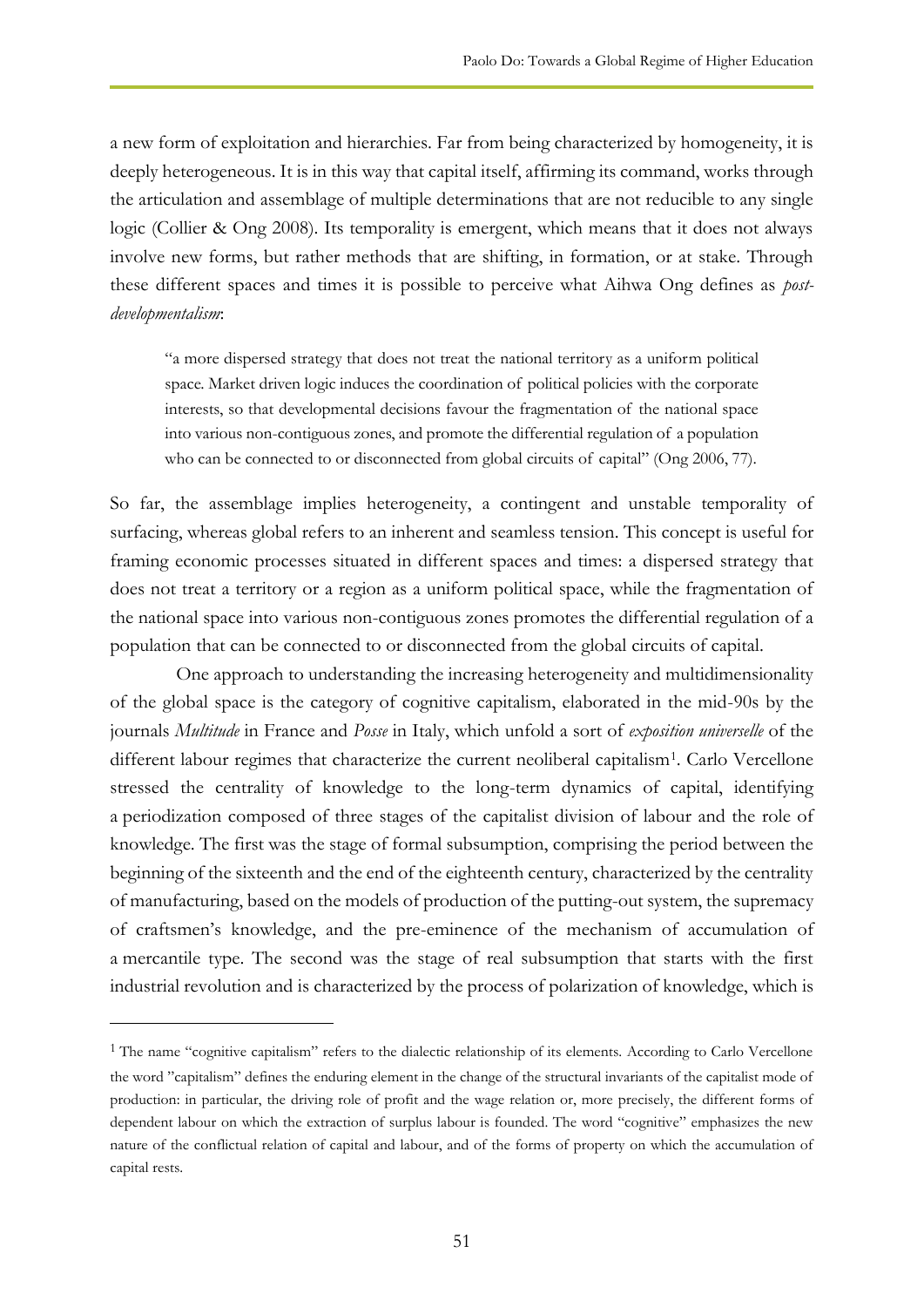expressed in the disqualification of the labour of execution and the overqualification of a minoritarian component of labour power, destined for intellectual functions. This stage was characterized by the reduction of complex labour into simple labour and by the incorporation of knowledge into fixed capital. Finally, the third stage in Vercellone's scheme begins with the crisis of Fordism and its division of labour, marked by the driving role of "the production of knowledge by means of knowledge" connected to the increasingly immaterial and cognitive character of labour (Vercellone 2007).

Starting from this theoretical framework of the change in the capital/labour relation, I affirm that these three different layers do not represent a temporal linear sequence or a chronological series. Quite the opposite: they perform as a synchronic intersection, a partial syncretism that transforms this sort of evolution into a heterogeneous coexistence of different capital relations. It is the coexistence of these particular elements, rather than their temporal linear sequence, that characterizes the geography of the contemporary relations of capital worldwide which, far from being marked by homogeneity, is profoundly heterogeneous, in both its spatial and temporal axes. In this contest it might be useful to recall the debate on the varieties of capitalism to stress the issue of difference and global capitalism, thus problematizing the similar possibility of a unitary definition of capitalism (Chalcraft 2005; Jessop 2012; Hall & Soskice 2001; Crouch 2005; Streeck 2009).

Delocalization, transnational education and export orientation as well as a multiplicity of modes of work comprise this scenario, resulting in a sort of geographic coexistence of low and high-intensity value extraction.

At the same time there is no lack of differentiation among different forms of surplus extraction, nor is the end of inequality in sight. Reshaping the temporal and chronological axis into a synchronic horizon does not mean that heterogeneity is synonymous with undifferentiation, whereby one could be a substitute for another: in coexistence and co-presence, indistinction does not mean the impossibility of making a distinction. On the contrary, it is possible to observe how one particular sector of production is organized by the timing and needs of another, and how so-called cognitive labour is rescaling and ranking the so-called neo-Taylorist occupations. Knowledge production could be regarded as the particular production which determines the position and importance of all the others: it is as though *the light* of a particular sector were cast upon everything, tinting all other colours and modifying their specific features; or as if a special ether determined the specific gravity of everything found in it, as Marx described it in his *Grundrisse* of 1857.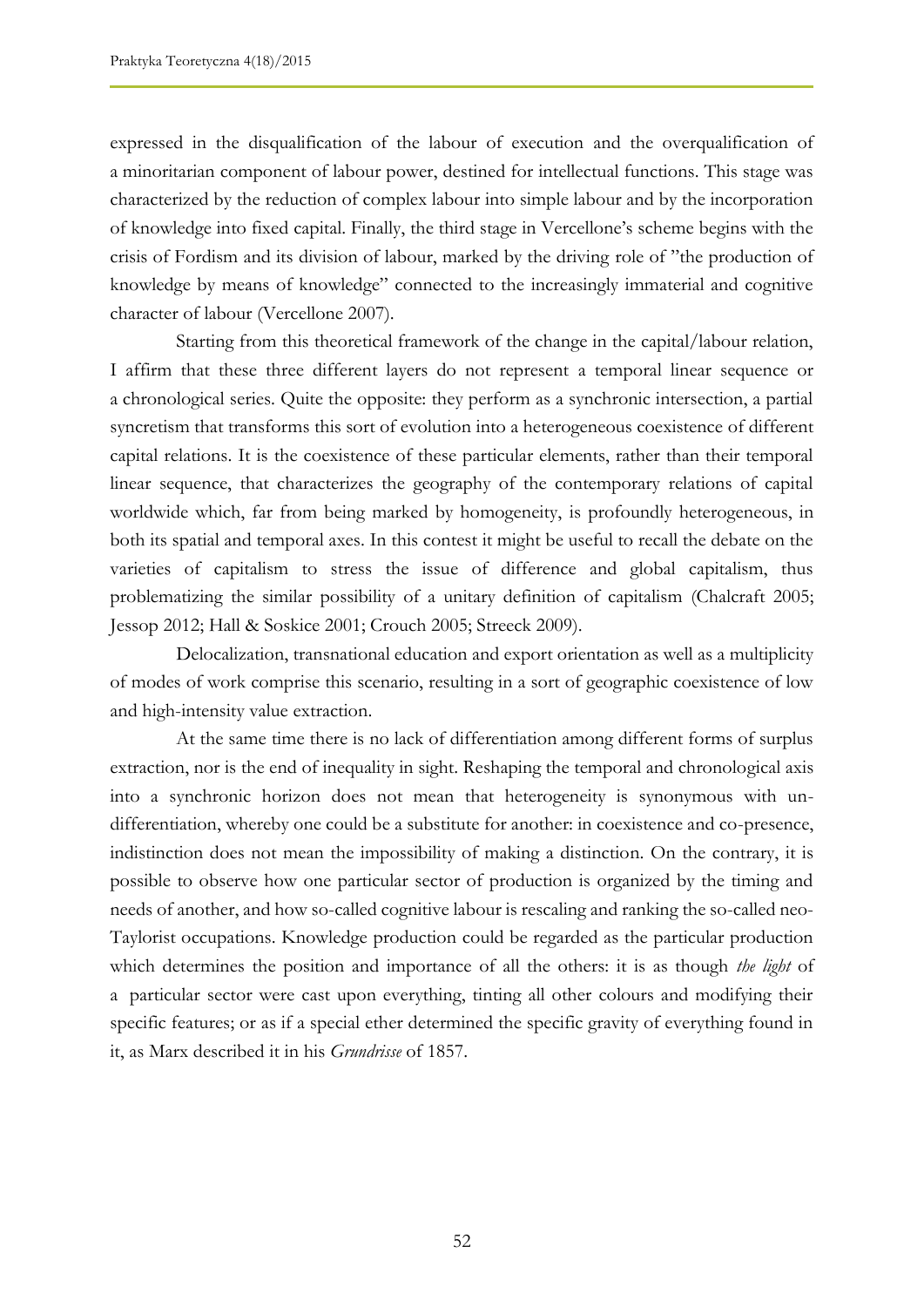#### IV

Some say the university is becoming more like a global corporation, while market forces drive the current transformation of higher education and its progressive expansion (Varghese 2001; Biao & Shen 2009; Fran Van Vught 2008; Shavit et al. 2007; Zhang 2009; Cobalti & Schizzerotto, 1994). My position is that the university is not just following, but is prefiguring the global economy after the financial crisis, due to the pivotal characteristic of knowledge.

Worldwide, current policies of access to education express the persistence of the principle of scarcity: the raising of fees reveals a general intensification of the costs of studying. Beyond national and regional differences as well as singular local specificities, the relation between the university institution and market forces, privatization trends and the increasing level of tuition fees seems to be the main framework of the commodification of education driven by a profit-oriented logic. The expansion of higher education is characterized not only by the presence of private universities. The face of the present change is illustrated by public universities that, despite being public, are for-profit oriented and "corporate-like", by this means overcoming the classical distinction between the public and private sectors (Francis 2001; Sassen 2008). New assemblages and institutional hybridizations are the result of the complex transformation of the university's funding system, caused by the progressive and constant defunding of the education sector by the nation-state (Psacharopoulos 1994; Zhong & Zhu 1998). The intricate institutional heterogeneity that emerges from these studies underlines how today the expansion of higher education is parallel to a general increase in its costs to the student (the "consumers") and their families.

This process of commodification related to the expansion of education involves, first of all, a sort of hybridization between education inshore and offshore, for-profit and non-forprofit sectors as well as between public and private providers, which transforms the general relation between public and private into something extremely ambiguous, indeed fluid, alongside a continuum of gradations that is replacing the sharp distinctions among them. We are facing an articulated interaction of public and private, a complex interdependence that comes with a proliferation of hybrid educational institutions.

In particular, since the global financial crisis, the public universities of several countries of the Global South and East Asia have become more and more oriented towards commercial activities. Despite still being public, programs, curricula and policies are transforming universities into actors looking for profits; the reduction of public resources has forced universities towards a pro-business orientation, eroding the classical liberal distinction between private and public (Mohrman 2008). Take the case of the associate degree programs (AD) introduced in 2001 in Hong Kong: the particularity of this kind of degree is that, despite being provided by public universities, they are entirely paid for by students, and are therefore self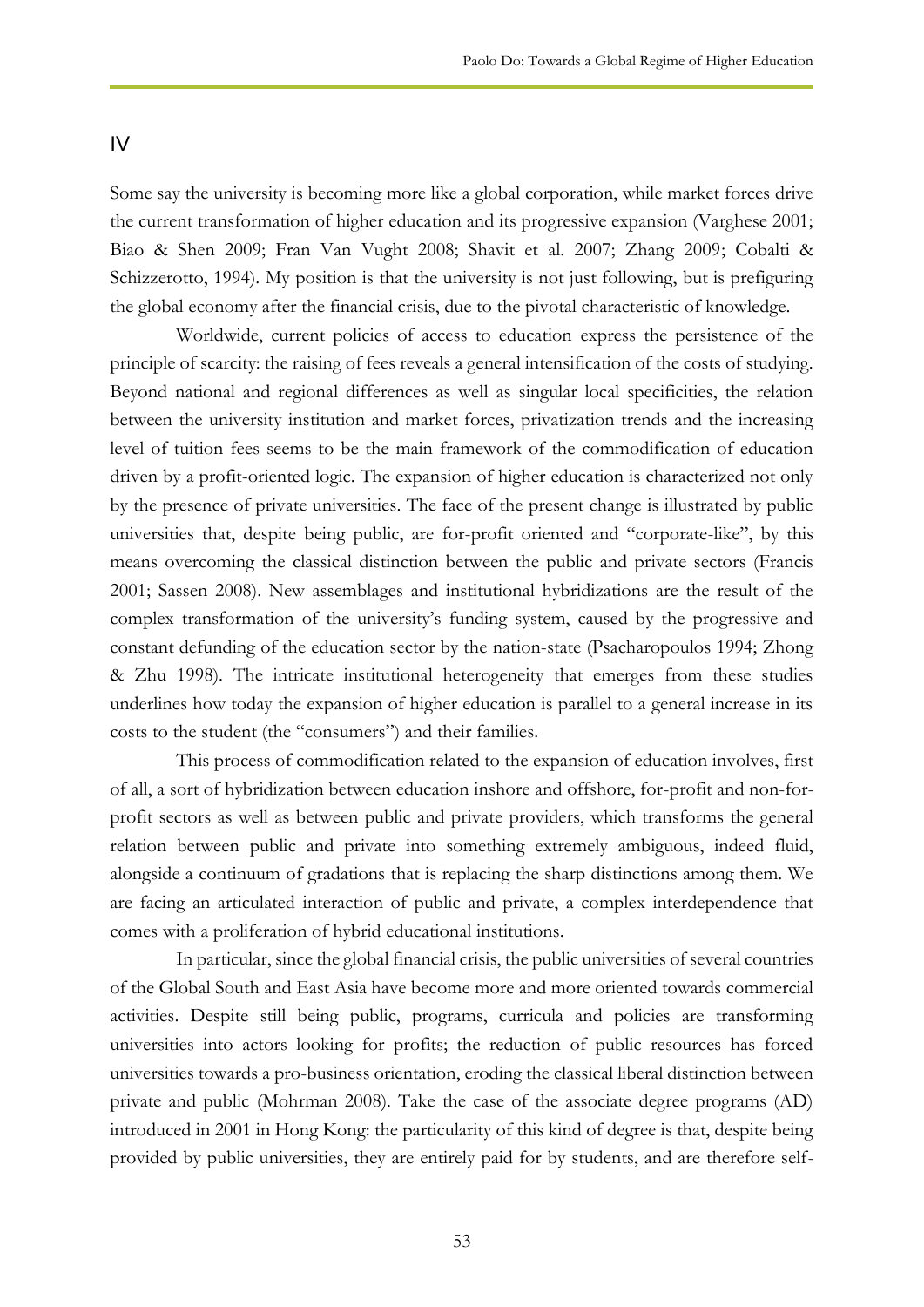financed. Since 2001, several public university campuses in Hong Kong are thus inhabited by "regular" students as well as by "associate" students: two different populations, who follow different kinds of courses and have different expectations, but who are living at the same university

The emergence of original assemblages of universities that are no longer strictly public or private in traditional terms opens up a new device for the management of knowledge production.

The valorization of knowledge transforms education into a commodity that is quite specific and particular, a positional good (Hirsh 1977) that is hierarchical in character, according to which some forms are more valuable than others: the value of the degree depends on the ranking and its position within the national and international hierarchy. This hierarchy sets up filters whereby a degree from X university or Y country is worth less than the same degree from another university or country, the difference being reflected in wage differentiation.

As also affirmed by Ernesto Tavoletti, the positional goods are probably the most important goods produced in the educational market:

"The HE system  $\left[\ldots\right]$  introduce(s) a hierarchy between universities, making the system coherent with the existence of positional goods. Shifting positional good competition from level of qualification to universities would allow a modern and widespread policy for HE without [...] logical contradiction" (Tavoletti, 2009).

The positional value of the "educational credential" in the hierarchy of knowledge production transforms education into something that is not merely *scarce*, like all economic commodities, but scarce in *relative* terms. The change from an abundant good to a commodity that is *relatively scarce* is made possible by stressing the relative value of knowledge associated with its relative position in the hierarchical order.

In other words, hierarchy makes the commodification of education possible, while the same valorization of knowledge considers value not absolute but relative, something higher or lower compared to another; the value of knowledge is less and less independent and more and more measured by its position in relation to another.

In addition to patents, copyrights and the pervasive hegemony of intellectual property, the classical tools that turn knowledge into a scarce resource, hierarchies are the dispositive of the *new* political economy of knowledge; with this notion I refer to the particular mechanism of contemporary capitalist production that reproduces the classical law of value in a regime based on abundance instead of scarcity. The "new" political economy of knowledge creates an artificial scarcity of knowledge by means of hierarchies, while at the same time the value of knowledge, far from being the result of its natural scarcity, is the outcome of the limits established to prevent access to it. The scarcity of knowledge, which constitutes its capitalistic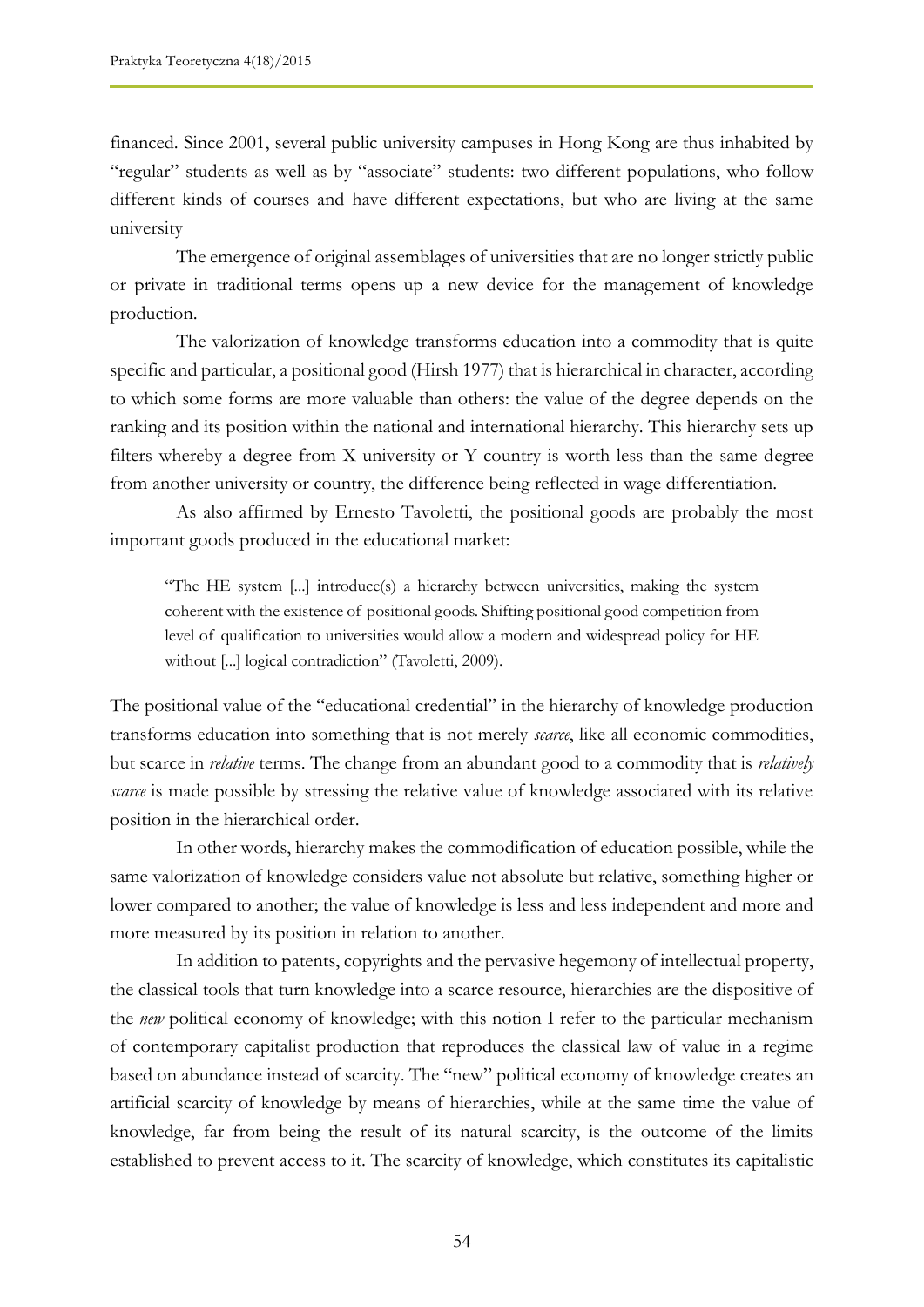value, is therefore artificial in nature and comes from the ability of this or that power to limit and regulate its access. In fact, according to authors such as Carlo Vercellone (2006), Enzo Rullani (2004), and Y. M. Boutang (2002), education and knowledge exceed the "objective" criteria of exchange in the classical economic theory of value because they are by no means scarce resources. Quite the opposite: they are abundant and not consumed through use, but enrich themselves through being shared and diffused within society. Knowledge possesses a multiplicative power based on sharing, so that widening the pool of use and re-use of what one knows can reduce redundancies (Rullani 2001): the more you share, the more knowledge becomes abundant. Hardt and Negri defined the same category of the "common" through those results of social production that are necessary for social interaction and further production, such as languages, codes, information, affects, and so forth (Negri & Hardt 2009).

While stratification and segmentation introduce a "logic of scarcity" at the ground level of the new political economy of knowledge, it is possible to associate this with a "positional rent" for a university degree that changes according to the position of institutions within the vertical hierarchy of the educational system.

One might say that geography and language are, nowadays, the factors that differentiate and influence this kind of rent in the post-colonial geography of knowledge production: the language of education and knowledge production, and the geographical position of a university reflect geopolitical positions of historical and social imbalances, revealing a global order composed of old and new hierarchies. Knowledge production, geographically rooted, strengthens and multiplies the historical differences marking the asymmetries of the post-colonial order. In the "new" political economy of knowledge, the processes of the capitalistic valorization of education are increasingly dependent on extraeconomic factors, while the social and historical aspects form the condition of possibility for the same capitalistic valorization.

#### V

The progressive differentiation of educational institutions on the regional, national and global scale, within the new massification and internationalization of higher education parallel to its valorization, refers to the proliferation of hierarchies based on a multiplication of internal and external boundaries. Differences, both at the micro and macro levels, are organized, managed and defined as asymmetries and inequalities by capitalistic command.

While it is possible to distinguish between top and second-tier universities, between different degrees of reputation, qualities of knowledge and its institutions, the global rankings of the university influence the "architectural shape" of the educational system, organizing it through the spatially distributed differences of its elements.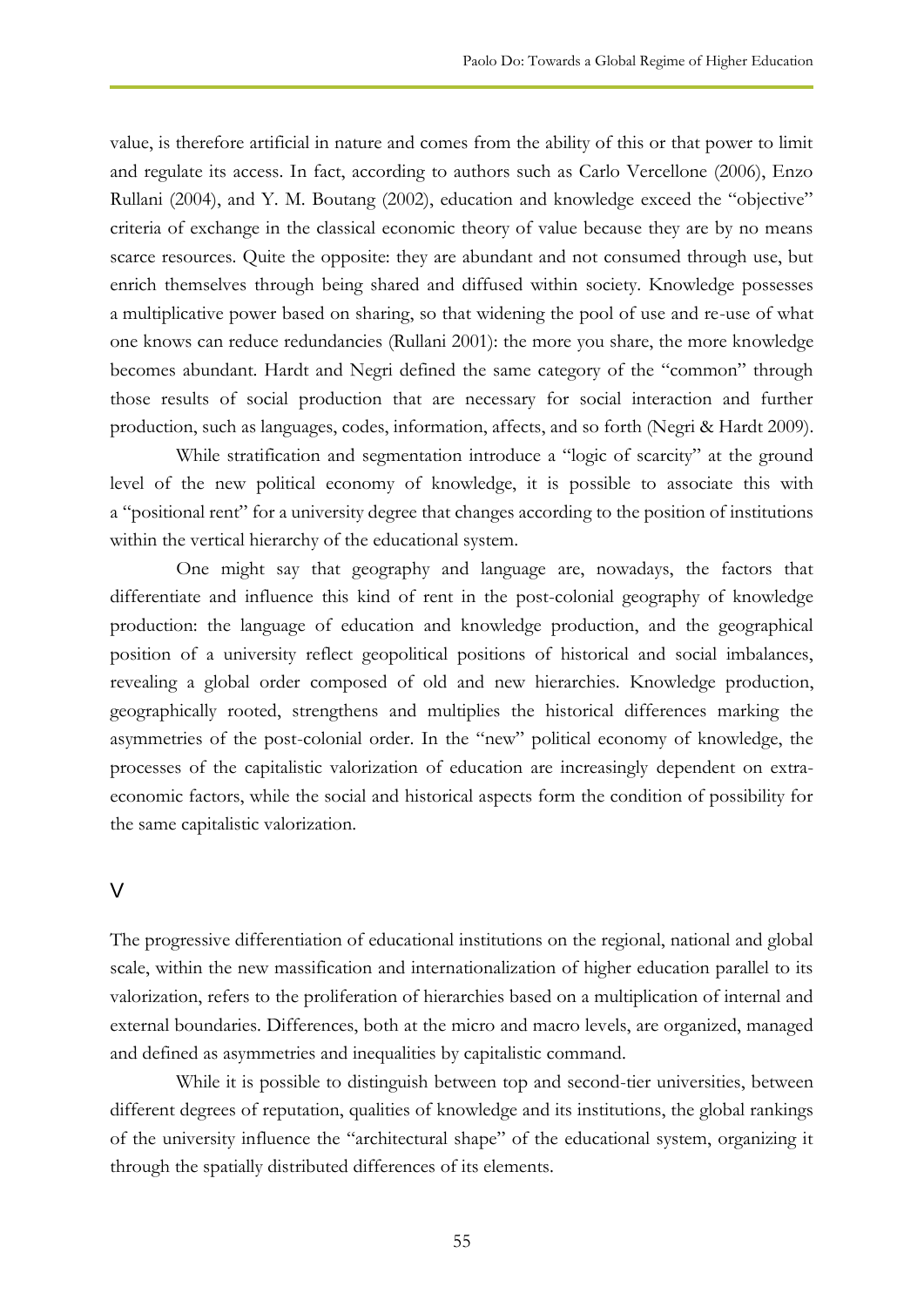Discipline always involves a heterogeneous environment managing and organizing a multiplicity, fixing its points of implantation as lateral or horizontal, vertical and pyramidal trajectories, its hierarchy, and so on (Foucault 2009). From this point of view the global ranking of universities such as the Academic Ranking of World University (ARWU) or the Quacquarelli Symonds World University Ranking (QS), rather than the Times Higher Education World University Thomson Reuters (THE), can be regarded as a sort of "disciplinary management of multiplicities in space", with the heterogeneity organized according to the principles of hierarchy, precise communication of relations of power, and functional effects specific to this distribution (Foucault 2009).

This stratification and these hierarchies seem fairly flexible and plastic, resembling a continuous relation never given once and for all. In fact, the order in which the heterogeneous space of knowledge production is defined, the relationship between its constituent elements, as well as the divisions and the asymmetries of the educational system, are quite mobile and based on the variable results of bibliometrics and informetrics. Rankings are continually updated: new versions are released every year to acknowledge the shifting positions of each university, their performance improvement or decline; comparisons are made and historical trends analysed. It emerges that hierarchy in the educational system is totally transformable precisely because it is based on results that change continuously.

At the same time, there are also rigid segmentations which shape the hierarchy of global knowledge production: higher education is intertwined with the historical and political aspects of the post-colonial temporality. The social and political asymmetries attributable to the colonial period persist in forms and dimensions despite being transformed, displaced and multiplied by growing intra-regional mobility. The global dimension of the university is intertwined in rigid contrapositions that characterize the hierarchies of knowledge production. The same rigidity is emerging in academic publishing based on journals largely overbalanced in favour of the Anglo-Saxon countries and favouring the codified "Standard British English" (SBE) and "General American English" (GAE). By means of this formal code, through which knowledge circulates, reproduces and reflects the asymmetry of West/the Rest (Hall 1996), while knowledge production fixes positioning and hierarchies that are not only linguistic but geographical, historical and political, the imbalances of history and the colonial present are reflected in the production of knowledge.

It is possible to outline a particular "global regime of higher education", that is to say, an articulation of forces and contradictions, asymmetries and differential positions constituted by the coexistence of segmentations that are both flexible and rigid: the first are based on informatics and data analysis; the second, on the contrary, have a social, historical and political basis. They do not only coexist but transform themselves into one another, or cross over into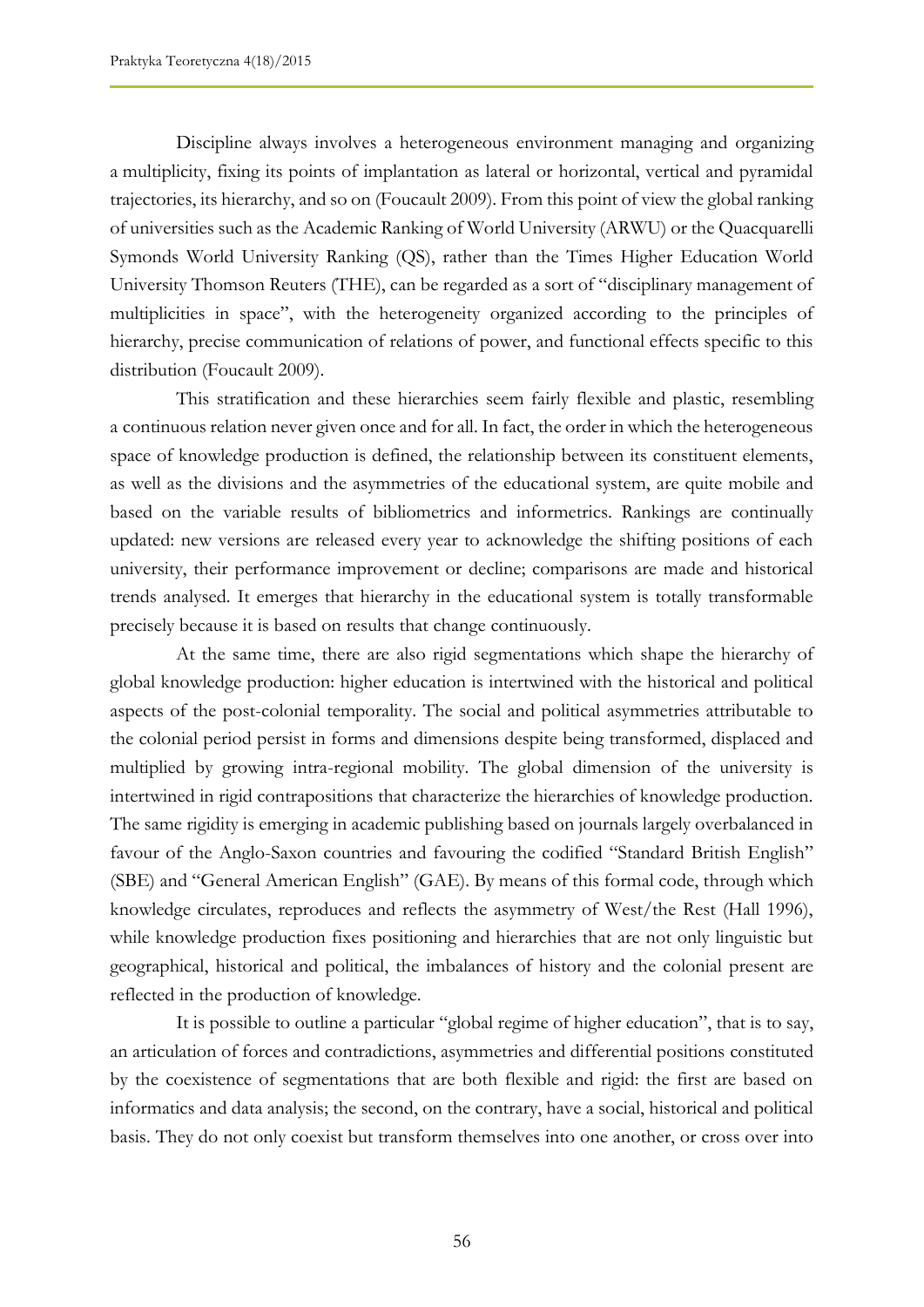one another; they are inseparable, they overlap, they are entangled in multiple and flexible divisions and rigid and dichotomous segmentations.

The notion of the regime, from the Latin *regĭmen regimĭnis,* stresses the multiplication of actors that come to the fore of the production of knowledge and the balance of forces within the governance of the skilled workforce at the global level. Contrary to the classical systemtheories, it includes a multitude of actors whose practices relate to each other without, however, being ordered in the form of a central logic or a fixed frame (Tsianos & Karakayali 2010). The idea of a "global regime of higher education" implies a space of negotiating practices, providing a framework wherein understanding the actions and effects of different actors and subjects, allowing room for gaps, ambiguities and outright strain (Sciortino 2004), thus emphasizes the multiscalarity of the global university.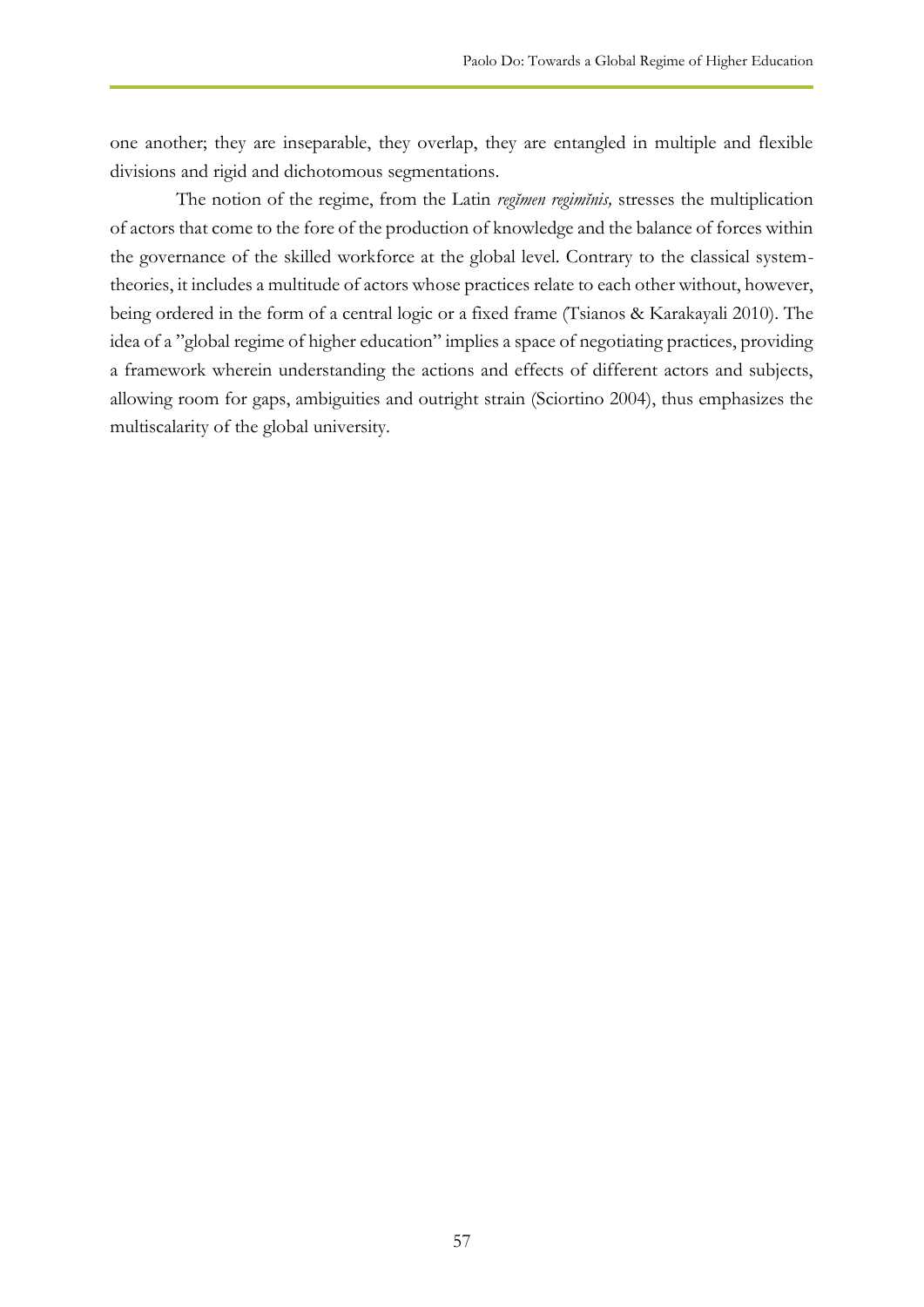### References

- Bashir, Sajitha. 2007. *Trends in International Trade in Higher Education: Implications and Options for Developing Countries*. Washington: World Bank working paper.
- Biao, Xiang & Shen Wei. 2009. "International Student Migration and Social Stratification in China". *Int. Journal of Educational Development* 29(5): 513-522.
- Bologna, Sergio. 2010. *Le multinazionali del mare*. Milan: Egea.
- Boutang, Y. M. 2002. *L'età del capitalismo cognitivo*. Verona: Ombre Corte.
- Brenner, Neil. 2011. "The Urban Question and the Scale Question. Some Conceptual Clarifications". In *Locating Migration. Rescaling Cities and Migrants*, ed. by Nina Glick Schiller & Ayse Çaglar. New York: Cornell University Press.
- Chakrabarty, Dipesh. 2008. *Provincializing Europe: Postcolonial Thought and Historical Difference.* Princeton: Princeton University Press.
- Chalcraft, John. 2005. "Pluralizing Capital, Challenging Eurocentrism: Toward post-Marxist Historiography". *Radical History Review* 91: 13-39.
- Chan, David & Pak Tee Ng. 2008. "Similar Agendas, Diverse Strategies: The Quest for a Regional Hub of Higher Education in Hong Kong and Singapore". *Higher Education Policy* 21(4): 487-503.
- Cobalti, A. & A. Schizzerotto. 1994. *La mobilità sociale in Italia*. Bologna: Il mulino.
- Collier, J. Stephan & Aihwa Ong (ed.). 2008. *Global Assemblages: Technology, Politics, and Ethics as Anthropological Problems*. New York: John Wiley & Sons.
- Crouh, Colin. 2005. *Capitalist Diversity and Change. Recombinant Governance and Institutional Entrepreneurs*. Oxford: Oxford University Press.
- De Barry, Brett (ed.). 2010. *Universities in Translation: The Mental Labour of Globalization*. Hong Kong: Hong Kong University Press.
- Deleuze, Gilles. 2004. *Difference and Repetition*. Trans. Paul Patton. London: Continuum International Publishing.
- Deleuze, Gilles & Felix Guattari. 1987. *A Thousand Plateaus, Capitalism and Schizophrenia*. Trans. Brian Massumi. Minneapolis-London: University of Minnesota Press.
- Down, Dale. 2009. *Malaysia: Future hub of international education?* (Available at: [www.universityworldnews.com/article.php?story=20090903203756838;](http://www.universityworldnews.com/article.php?story=20090903203756838) African Countries recognize Malaysia as Education hub: [www.my.news.yahoo.com/african](http://www.my.news.yahoo.com/african-countries-)[countries-](http://www.my.news.yahoo.com/african-countries-) recognise-malaysia-education-hub-says-educationist-033501057; last access December 1, 2010).
- Enserink, Martin. 2007. "Who Ranks the University Rankers?" *Science* 317: 1026-1028.
- Ferrari Bravo, Luciano. 2001. *Dal Fordismo alla globalizazzione*. Rome: Manifestolibri.
- Foucault, Michel. 2009. *Security, Territory, Population: Lectures at the Collège de France 1977-1978*. London: Picador.
- Francis, Corinna-Barbara. 2001. "Quasi-Public, Quasi-Private Trends in Emerging Market Economies: The Case of China". *Comparative Politics* 33(3): 275-294.
- Hall, Peter A. & David Soskice (eds). 2001. *Varieties of Capitalism: The Institutional Foundations of Comparative Advantage*. Oxford: Oxford University Press.
- Hall, Stuart. 1996. "When Was 'the Post-colonial'? Thinking at the Limit". In *The Post-colonial Question: Common Skies, Divided Horizons,* edited by Iain Chambers & Lidia Curti. London: Routledge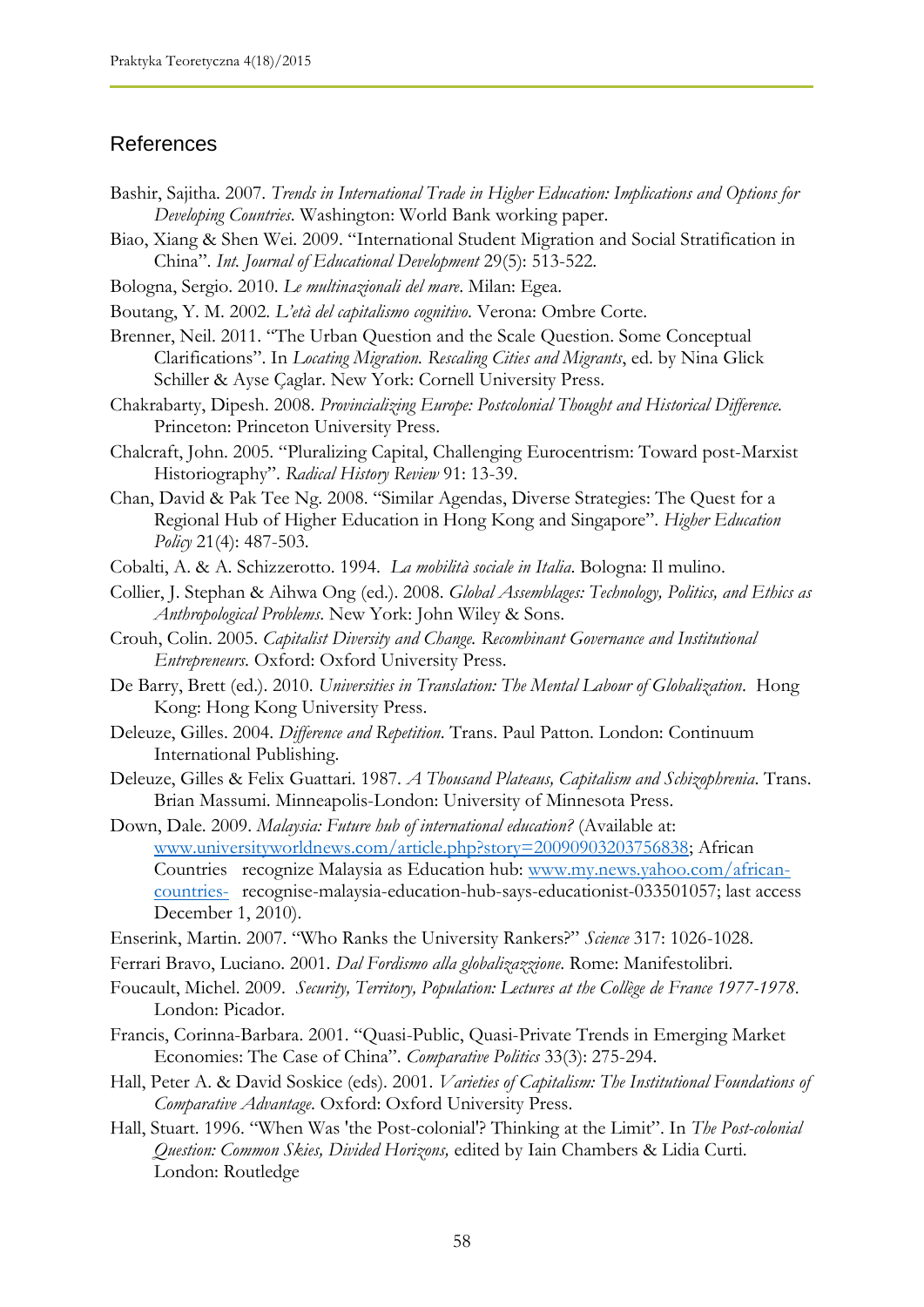Hardt, Michael & Antonio Negri. 2009. *Commonwealth*. Cambridge: Harvard University Press.

Hazelkorn, Ellen. 2011. *Rankings and the Reshaping of Higher Education. The Battle for World-Class Excellence*. London: Palgrave Macmillan.

Hirsh, Friedrick. 1977. *Social Limits to Growth*. London: Routledge & Kegan Paul Ltd. *Inter-Asia Cultural Studies* 10(2).

- Jessop, Bob. 2012. "The Diversity and Variability of Capitalism". In *Capitalist Diversity and Diversity Within Capitalism*, C. Lane & G. Wood (eds). London–New York: Routledge.
- Knight, Jane. 2002. "Trade talk: an analysis of the impact of trade liberalization and the general agreement on trade in services on higher education". *Journal of Studies in International Education* 6(3): 209-229.
- Knight, Jane. 2006. *Higher Education Crossing Borders: A Guide to the Implications of the General Agreement on Trade in Services (GATS) for Cross-border Education*. Paris: UNESCO.
- Krishnaswamy, Revathi & John C. Hawlay (eds). 2008. *The postcolonial and the global*. Minneapolis: University of Minnesota Press.
- Lin, Angel. 2009. *"*Critical, Transdisciplinary Perspectives on Language-in-Education Policy and Practice in Postcolonial Contexts: The Case of Hong Kong"*.* In *Decolonisation, Globalisation: Language-in-Education Policy and Practice,* ed. by Angel Lin and Peter W. Martin. Clevedon: Multilingual Matters Ltd.
- Marx, Karl. 1979. *The Grundrisse.* Trans. & ed. by David McLellan. London: Harper & Row Publishers.
- Mazzarol, Tim & Peter Hosie. 1996. "Exporting Australian higher education: Future strategies in a maturing market". *Quality Assurance in Education* 4(1): 37-50.
- Mohrman, Kathryn. 2008. "The Emerging Global Model with Chinese Characteristics". *Higher Education Policy* 21(1): 29-48.
- Negri, Antonio & Carlo Vercellone. 2007. "Il rapporto capitale/lavoro nel capitalismo cognitivo". In *Posse, La classe a venire*. Rome: Manifestolibri.*,*
- OECD. 2003. *Internationalisation and trade in higher education.* Paris: OECD Publishing.
- OECD. 2006. "Globalisation and higher education"*. OECD Education Working Papers* 8.
- OECD; World Bank. 2007. *Cross-border Tertiary Education: A Way towards Capacity Development*. Paris: OECD.
- Olds, Kris. 2007. "Global assemblage: Singapore, Western universities, and the construction of a global education hub". *World Development* 35(6): 959-975.
- Olds, Kris. 2009. "Association, networks, alliances, etc: making sense of the emerging global higher education landscape". *Keynote Paper*, 3rd Global Meeting of Associations of Universities.
- Ong, Ahiwa. 2006. *Neoliberalism as exception: mutations in citizenship and sovereignty.* Durham: Duke University Press.
- Psacharopoulos, George. 1994. "Returns to Investment in Education: A Global Update". *World Development* 22(9): 1325-1343.
- QiLi, Lei. 2010. "From elitism to populism: the 'industrial' model and Chinese higher education". In *Universities in translation: the mental labor of globalization*, ed. by Brett de Barry. Hong Kong: Hong Kong University Press.
- Rullani, Enzo. 2001. "Il capitalismo cognitivo del déjà vu". In *Posse.* Rome: Manifestolibri.
- Rullani, Enzo. 2004. *Economia della conoscenza*. Milano: Carocci editore.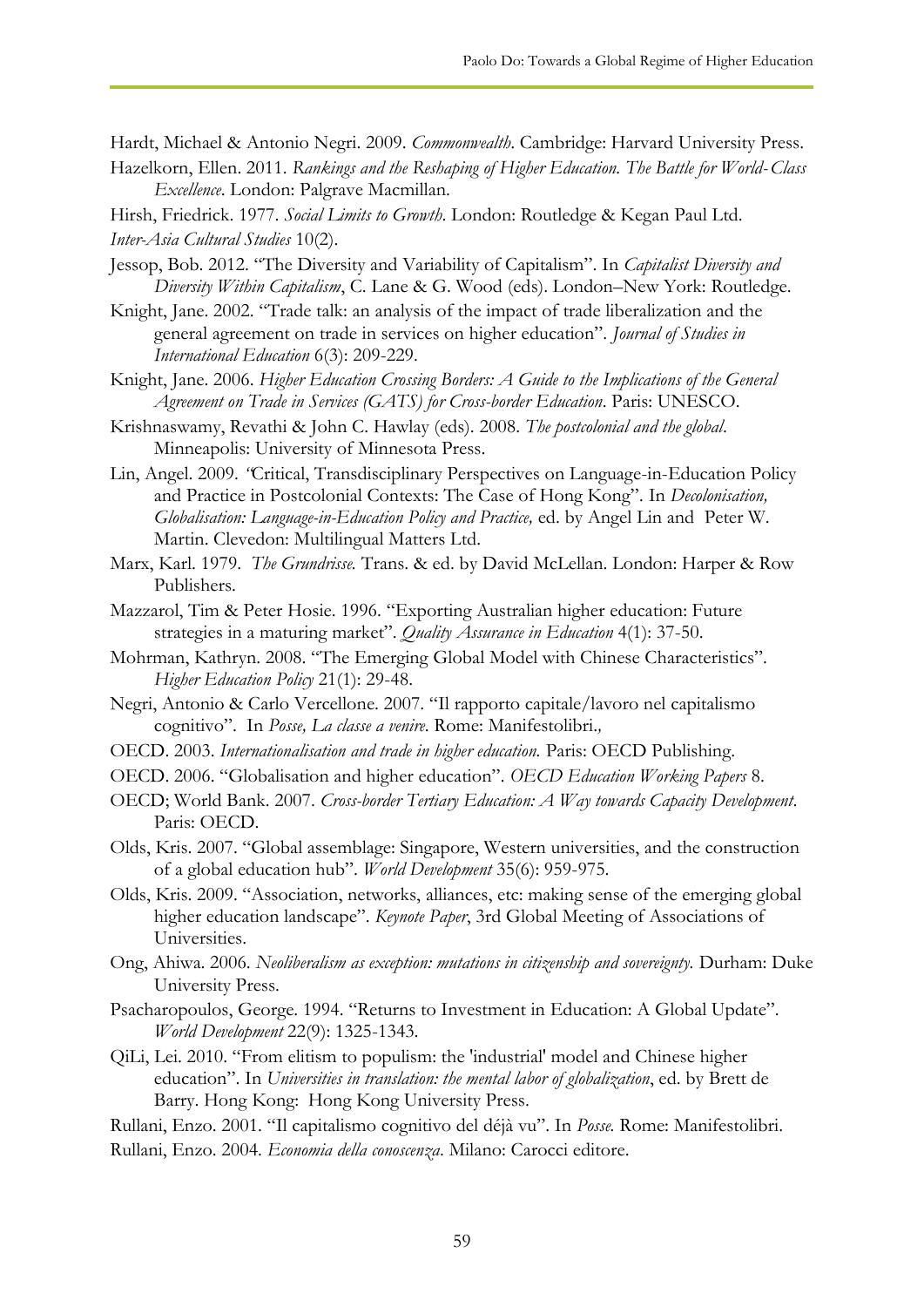- Sakai, Naoki. 1997. *Translation and Subjectivity: On "Japan" and Cultural Nationalism*. Minneapolis–London: University of Minnesota Press.
- Sanyal, Kalyan K. 2007. *Rethinking capitalist development: primitive accumulation, governmentality and post-colonial capitalism*. London: Routledge.
- Sassen, Saskia. 2008. *Territory, Authority, Rights: From Medieval to Global Assemblages*. Princeton: Princeton University Press.
- Sciortiono, Giuseppe. 2004. "Immigration in a Mediterranean Welfare State: The Italian Experience in Comparative Perspective". *Journal of Comparative Policy Analysis: Research and Practice* 6(2): 111-129.
- Shavit, Yossi, Richard Arum, Adam Gamoran & Gila Menachem. 2007. *Stratification in higher education: a comparative study*. Stanford: Stanford University Press.
- Streeck, Wolfgang. 2009. *Re-Forming Capitalism: Institutional Change in the German Political Economy*. Oxford: Oxford University Press.
- Tavoletti, Ernesto. 2009. *Higher Education and Local Economic Development.* Florence: Firenze University Press.
- Teichler, Ulrich. 2007. The Changing Role of Student Mobility (Available at: portal.unesco.org/education; last access May 4, 2009).
- Tisanes, Vassals & Serhat Karakayali. 2010. "Transnational Migration and the Emergence of the European Border Regime: An Ethnographic Analysis". *European Journal of Social Theory* 13: 373-387.
- Varghese, N. V. (ed.). 2001. *Impact of the economic crisis on higher education in East Asia: Country experiences.* Paris: International Institute for Educational Planning, UNESCO.
- Vercellone, Carlo. 2006. *Capitalismo Cognitivo. Conoscenza e finanza nell`epoca postfordista*. Rome: Manifestolibri.
- Vught, Frans van. 2008. "Mission Diversity and Reputation in Higher Education". *Higher Education Policy* 21: 151-174.
- Winston, Gordon. 2000. *The Positional Arms Race in Higher Education* (Available at: www.econstor.eu/bitstream/10419/23501/1/DP-54.pdf; last access December 1, 2009).
- Zhang, Jianxin. 2009. *ASIAN Higher Education on the Road from Elite to Massification*. *Facing Global and Local Challenges: the New Dynamics for Higher Education.* Asia-Pacific Subregional Preparatory Conference for the 2009 World Conference on Higher Education: 24-26 September 2008 Macao SAR, PR China.
- Zhong, Binglin & Chuanli Zhu. 1998. *Higher Education in Transition Economies in Asia.* Proceedings of the First Workshop on Strategies and Policies in Higher Education Reform in Transition Economies in Asia, Xi'an, China, 7–10 October. Bangkok: UNESCO.